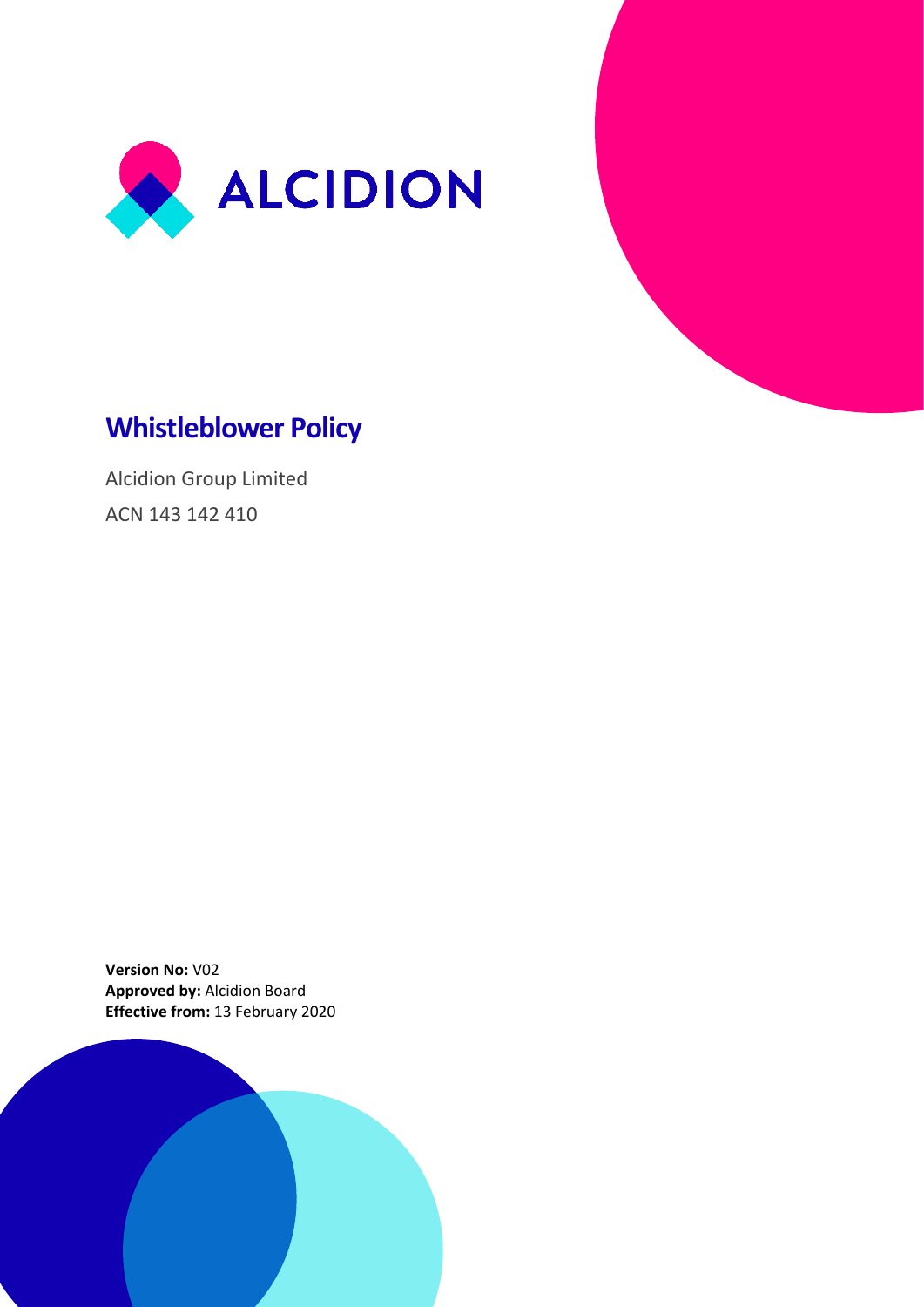

# **Document Revision History**

| Date             | Version         | Author | Scope          |
|------------------|-----------------|--------|----------------|
| 24 October 2019  | V <sub>01</sub> | Board  | Policy adopted |
| 13 February 2020 | V02             | Board  | Revised        |
| 20 August 2020   | V02             | Board  | Reviewed       |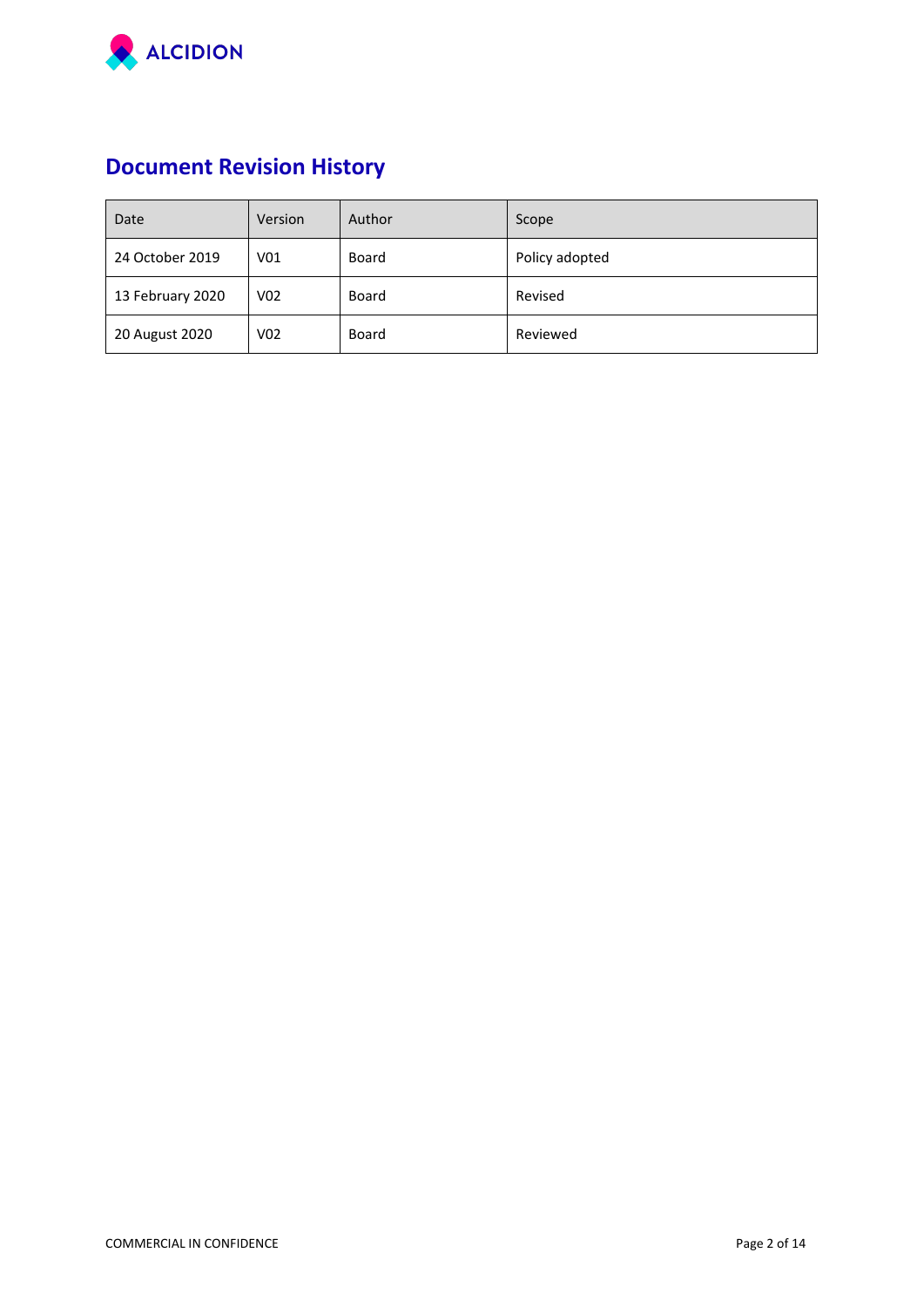

## **1. Purpose**

- 1.1 Alcidion Group Limited (ALC or Company) is committed to the highest standards of conduct and ethical behaviour in all of our business activities, and to promoting and supporting a culture of honest and ethical behaviour, corporate compliance and good corporate governance.
- 1.2 This Whistleblower Policy (Policy) encourages 'Eligible Whistleblowers' to disclose improper conduct confidentially, anonymously, and on reasonable grounds without the fear of reprisal or detrimental action.
- 1.3 The Policy details the rights of Eligible Whistleblowers, setting out a summary of the protections that are available to Eligible Whistleblowers who make disclosures under the Whistleblower protection provisions provided in the Corporations Act 2001 (Cth) and the Taxation Administration Act 1953 (Cth) (Whistleblower Laws).
- 1.4 Under the Whistleblower Laws, an Eligible Whistleblower will be entitled to certain legal protections if they report a 'Disclosable Matter' to an 'Eligible Recipient', the Australian Securities and Investments Commission (ASIC), Australian Prudential Regulation Authority (APRA), or the Australian Tax Office (ATO).
- 1.5 The Policy defines the meaning of some of those terms below.
- 1.6 The Policy should be read in conjunction with the Company's Code of Conduct.
- 1.7 The Policy is made available to the Company's stakeholders through its website.

## **2. Application**

- 2.1 This Policy applies to all of the Company's people, who include but may not be limited to:
	- a) all Company officers and employees (former and current);
	- b) all Company suppliers and contractors (former and current);
	- c) all Eligible Whistleblowers as defined under this Policy and the Whistleblower Laws; or
	- d) all Eligible Recipients as defined under this Policy and the Whistleblower Laws.

## **3. Eligible Whistleblower**

- 3.1 Under the Whistleblower Laws, an 'Eligible Whistleblower' includes an individual who is, or has been, any of the following:
	- a) a current or former officer or employee, including current and former employees who were employed on a permanent, part-time, fixed term, or temporary basis;
	- b) current or former suppliers of services or goods to the entity (whether paid or unpaid) including their employees;
	- c) an associate of the entity; or
	- d) a relative, dependent or spouse of any of the above individuals.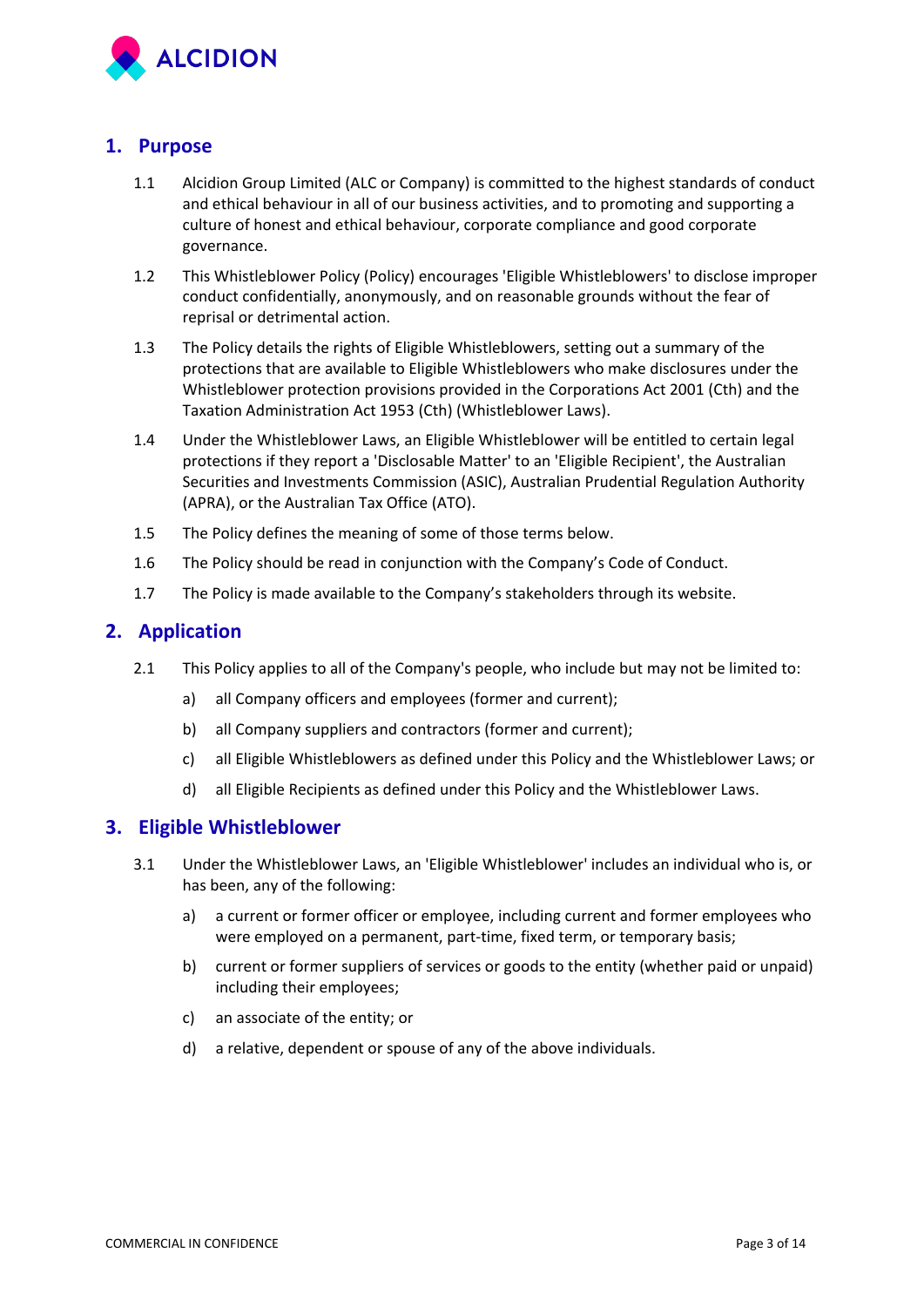

# **4. What is a Disclosable Matter**

- 4.1 Under the Whistleblower Laws a 'Disclosable Matter' is where there is a disclosure of information by an Eligible Whistleblower, where the Eligible Whistleblower has reasonable grounds to suspect that the information:
	- a) concerns misconduct (including fraud, negligence, default, breach of trust, and breach of duty), or an improper state of affairs or circumstances, in relation to the Company or a related entity;
	- b) concerns misconduct, or an improper state of affairs or circumstances, in relation to the tax affairs of the Company or an associate of the Company; or
	- c) indicates that an officer or employee of the Company or a related entity, has engaged in conduct that:
		- i. constitutes an offence against, or a contravention of, a provision of specified legislation including the Corporations Act 2001 (Cth);
		- ii. constitutes an offence against any other law of the Commonwealth that is punishable by imprisonment for a period of 12 months or more;
		- iii. represents a danger to the public or the financial system; or
		- iv. will warrant a 'Public Interest Disclosure' or an 'Emergency Disclosure' (see definitions below).
- 4.2 Misconduct or an 'improper state of affairs or circumstances' that may amount to examples of Disclosable Matters may include, but are not limited to:
	- a) dishonest, fraudulent or corrupt activity, including bribery;
	- b) illegal conduct (such as theft, drug sale or use, violence, harassment or intimidation, criminal damage to property or other breaches of state or federal law);
	- c) unethical conduct or any conduct which is in breach of the Company's policies (such as dishonestly altering company records or data, adopting questionable accounting practices or wilfully breaching the Company's Code of Conduct or other policies or procedures);
	- d) conduct which is potentially damaging to the Company, a Company employee or a third party, such as unsafe work practices, environmental damage, health risks or abuse of the Company property or resources;
	- e) conduct which amounts to an abuse of authority;
	- f) conduct which may cause financial loss to the Company or damage its reputation or be otherwise detrimental to the Company's interests;
	- g) conduct that involves harassment, discrimination, victimisation or bullying;
	- h) conduct that involves any other kind of serious impropriety;
	- i) auditing non-disclosure or manipulation of any audit processes;
	- j) information that indicates a significant risk to public safety even if it does not involve a breach of a particular law;
	- k) information that indicates a significant risk to the stability of, or confidence in, the financial system, even if it does not involve a breach of a particular law; or
	- l) any deliberate concealment relating to the above.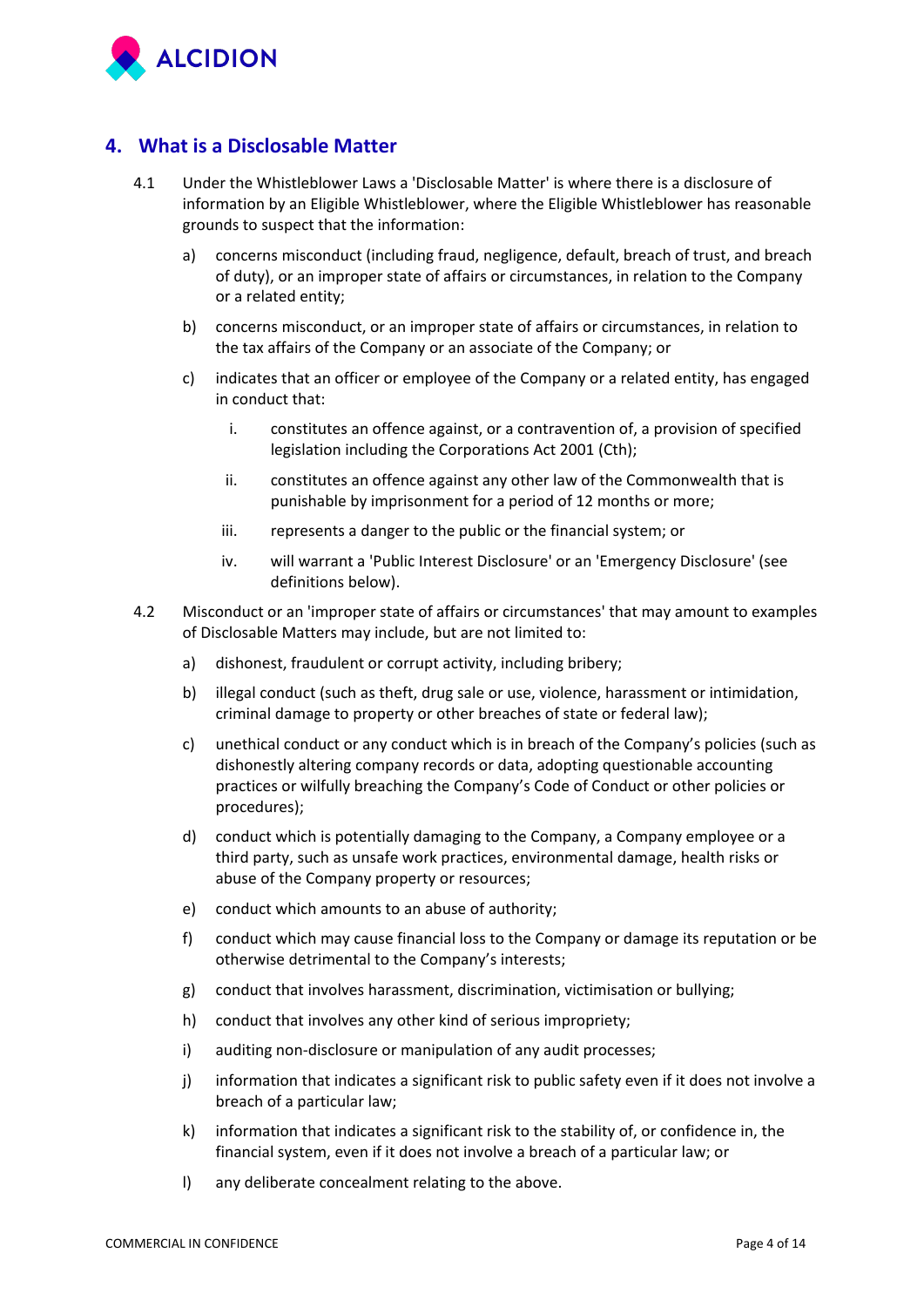

- 4.3 A Disclosable Matter may include conduct that may not involve a contravention of a particular law.
- 4.4 An individual who makes a disclosure may still qualify for protection even if their disclosure turns out to be incorrect, in so far that the disclosure was made in good faith and / or have reasonable grounds.

## **5. What is not considered a Disclosable Matter?**

- 5.1 A disclosure will not qualify for protection under the Whistleblower Laws if the information disclosed concerns a 'Personal Work- Related Grievance' of the Eligible Whistleblower.
- 5.2 A 'Personal Work-Related Grievance' is a grievance about any matter in relation to the Eligible Whistleblower's employment, or former employment, having (or tending to have) implications for the Eligible Whistleblower personally.
- 5.3 However, the grievance will not be a Personal Work-Related Grievance if it has significant implications for the Company and concerns conduct or alleged conduct referred within the definition of a Disclosable Matter.
- 5.4 Examples of Personal Work-Related Grievances include:
	- a) interpersonal conflict between the Eligible Whistleblower and another employee;
	- b) decisions relating to the engagement, transfer or promotion of the Eligible Whistleblower;
	- c) decisions relating to the terms and conditions of engagement of the Eligible Whistleblower; or
	- d) decisions to suspend or terminate the engagement of the Eligible Whistleblower, or otherwise to discipline the Eligible Whistleblower.
- 5.5 A Personal Work-Related Grievance may still qualify for protection if:
	- a) it includes information about misconduct, or information about misconduct which includes or is accompanied by a Personal Work-Related Grievance (mixed report);
	- b) the Company has breached employment or other laws punishable by imprisonment for a period of 12 months or more, engaged in conduct that represents a danger to the public, or the disclosure relates to information that suggests misconduct beyond the Eligible Whistleblower's personal circumstances;
	- c) the Eligible Whistleblower suffers from or is threatened with detriment for making a disclosure; or
	- d) the Eligible Whistleblower seeks legal advice or legal representation about the operation of the Whistleblower protections under the Corporations Act.

## **6. Who can I make a report to?**

- 6.1 Disclosures of information that may amount to a Disclosable Matter under this Policy and the Whistleblower Laws can be made to an 'Eligible Recipient'.
- 6.2 A discloser of information must make a disclosure directly to any of the following Eligible Recipients to qualify for protection as an Eligible Whistleblower under the Whistleblower Laws:
	- a) the Whistleblower Protection Officer (as listed below);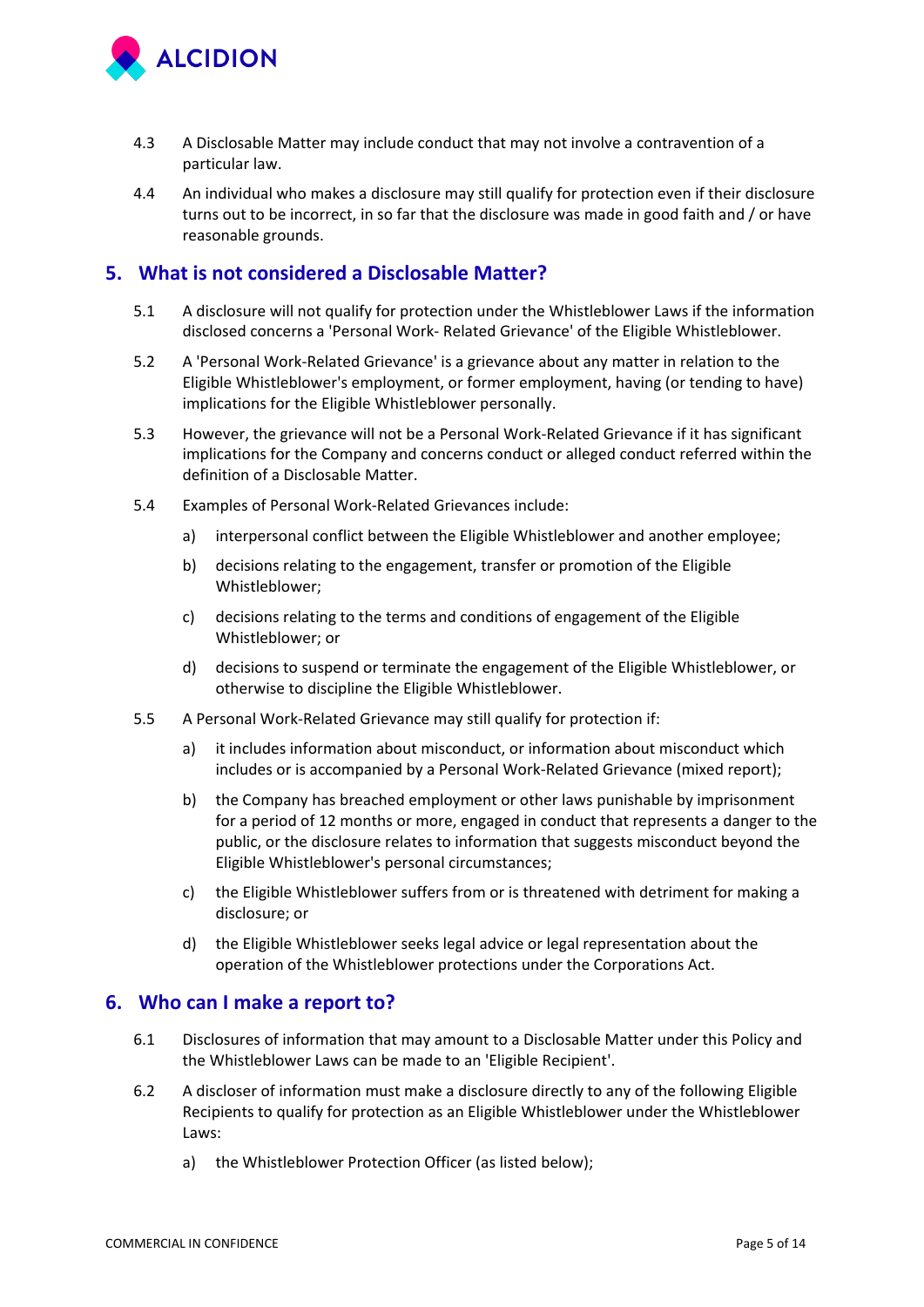

- b) an officer or senior manager of the Company;
- c) an internal or external auditor, including a member of an audit team conducting an audit, or an actuary of the Company or a related entity; or
- d) a legal practitioner.
- 6.3 **NOTE**: Disclosures of information to a legal practitioner for the purposes of obtaining legal advice or legal representation in relation to the operation of the whistleblower provisions in the Corporations Act 2001 (Cth) are protected (even in the event that the legal practitioner concludes that the disclosure of information does not relate to a Disclosable Matter).
- 6.4 Disclosures of information may also be made to ASIC, APRA, or the ATO.
- 6.5 The Company recommends that Eligible Whistleblowers who may wish to make a disclosure of information that may amount to a Disclosable Matter, but want to obtain additional information first, contact the Whistleblower Protection Officer for further information.
- 6.6 As per the above, an Eligible Whistleblower may make a disclosure directly to any of the above Eligible Recipients. A disclosure of information can be made by contacting the following Whistleblower Protection Officer:

| Melanie Leydin<br><b>Company Secretary</b> | Phone:<br>Email:<br>Address: | +61 (3) 9692 7222<br>melanie.leydin@vistra.com<br>Level 4, 100 Albert Road,<br>South Melbourne, Vic, 3205 |
|--------------------------------------------|------------------------------|-----------------------------------------------------------------------------------------------------------|
| Kate Quirke<br><b>Managing Director</b>    | Phone:<br>Email:<br>Address: | +61 (3) 9692 7222<br>kate.quirke@alcidion.com<br>Level 10, 9 Yarra Street<br>South Yarra, Vic, 3141       |

- 6.7 A report may be submitted anonymously if the Eligible Whistleblower does not wish to disclose his or her identity to the Whistleblower Protection Officer and all disclosures of information will be treated confidentially.
- 6.8 There is no requirement for an Eligible Whistleblower to identify himself or herself to be eligible to receive the protections outlined under the Whistleblower Laws.

## **7. What is a Public Interest Disclosure or an Emergency Disclosure**

- 7.1 "Public Interest Disclosure" means a disclosure of information to a journalist or a parliamentarian, where:
	- a) at least 90 days have passed since the discloser made the disclosure to ASIC, APRA or another Commonwealth body prescribed by regulation;
	- b) the discloser does not have reasonable grounds to believe that action is being, or has been taken, in relation to their disclosure;
	- c) the discloser has reasonable grounds to believe that making a further disclosure of the information is in the public interest; and
	- d) before making the public interest disclosure, the discloser has given written notice to the body referred to under 7.1(a) and that includes sufficient information to identify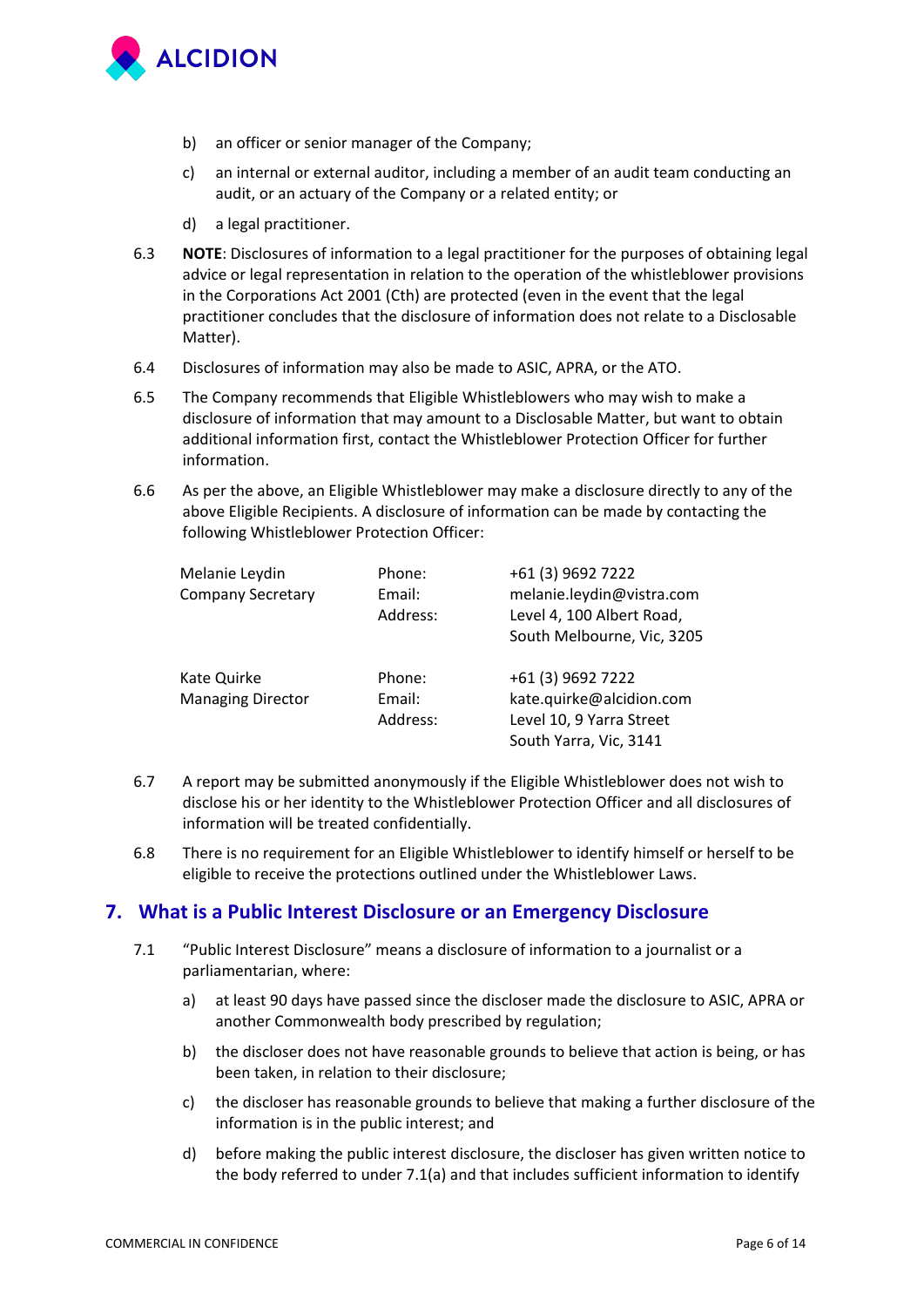

the previous disclosure and states that the discloser intends to make a public interest disclosure.

- 7.2 'Emergency Disclosure'' is the disclosure of information to a journalist or parliamentarian where:
	- a) the discloser has previously made a disclosure of the information to ASIC, APRA or another Commonwealth body prescribed by regulation;
	- b) the discloser has reasonable grounds to believe that the information concerns a substantial and imminent danger to the health or safety of one or more persons or to the natural environment;
	- c) before making the emergency disclosure, the discloser has given written notice to the body referred to under section 7.2(a) of this policy and that said notice includes sufficient information to identify the previous disclosure and states that the discloser intends to make an emergency disclosure; and
	- d) the extent of the information disclosed in the emergency disclosure is not greater than is necessary to inform the journalist or parliamentarian of the substantial and imminent danger.
- 7.3 An Eligible Whistleblower should consider contacting an independent legal adviser before making a Public Interest Disclosure or an Emergency Disclosure.
- 7.4 A disclosure of information will remain a Disclosable Matter where the Eligible Whistleblower makes a Public Interest Disclosure or an Emergency Disclosure.

## **8. Investigation of Reportable Conduct**

- 8.1 The Company will investigate all matters reported under this Policy as soon as possible after the matter has been reported. The Whistleblower Protection Officer may appoint a person to assist in the investigation of a matter raised. Where appropriate, the Company will provide feedback to the whistleblower regarding the investigation's progress and/or outcome (subject to considerations of the privacy of those against whom allegations are made).
- 8.2 The investigation will be conducted in an objective and fair manner, and otherwise as is reasonable and appropriate having regard to the nature of the Reportable Conduct and the circumstances.

## **9. Protection of Whistleblower**

- 9.1 Where an Eligible Whistleblower makes a disclosure of information on reasonable grounds, the Company will act to protect them from any victimisation, adverse reaction or intimidation and ensure they will not be disadvantaged in their employment or engagement with the Company as a result of his or her disclosure.
- 9.2 Eligible Whistleblowers also have specific protections under the Whistleblower Laws, which are outlined below.

#### *A. Identity Protection (Confidentiality)*

- 9.2.1 A person cannot disclose the identity of an Eligible Whistleblower or information that is likely to lead to the identification of the Eligible Whistleblower, unless:
	- a) it discloses such information to ASIC, APRA or a member of the Australian Federal Police;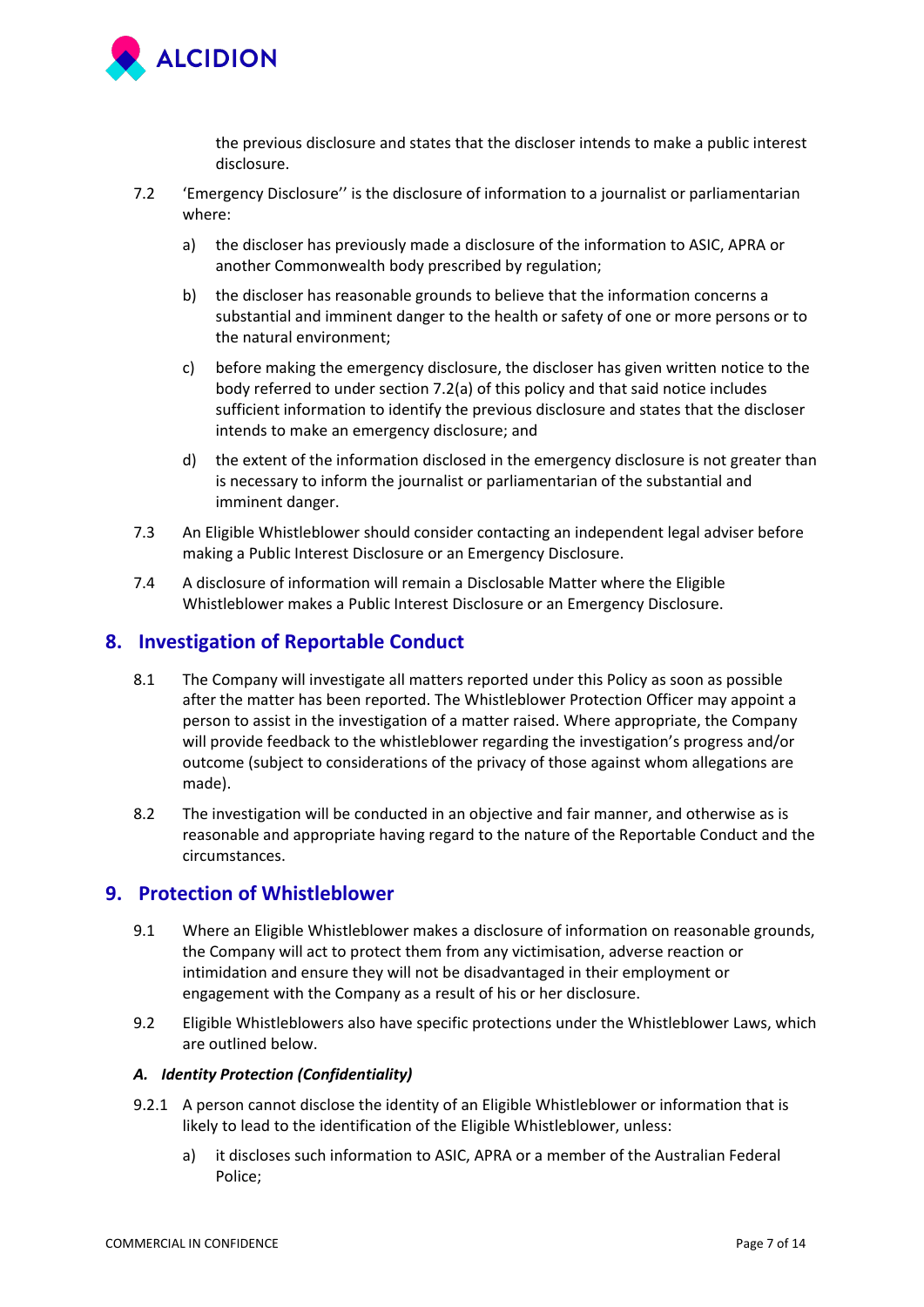

- b) it discloses such information to a Commonwealth authority, or a State or Territory authority, for the purpose of assisting the authority in the performance of its functions or duties;
- c) it discloses such information to a legal practitioner for the purpose of obtaining legal advice or legal representation in relation to the operation of the Whistleblower Laws;
- d) the disclosure of that information is made with the consent of the discloser; or
- e) it discloses information, but not including the identity of the Eligible Whistleblower, for the purposes of investigating the conduct disclosed (see below).
- 9.2.2 The Company requires that where an officer or employee of the Company receives a Disclosable Matter, that person must not disclose the identity of the Eligible Whistleblower or information that is likely to lead to the identification of the Eligible Whistleblower unless one of the above exceptions applies or it is for the purposes of an investigation (see below).
- 9.2.3 It is unlawful for any person to identify an Eligible Whistleblower or disclose information that is likely to lead to the identification of the Eligible Whistleblower, outside the exceptions listed above.
- 9.2.4 The Company will endeavour to protect the confidentiality of Eligible Whistleblower's identity by adopting the following measures:
	- a) all personal information or reference to the Eligible Whistleblower witnessing an event will be redacted;
	- b) the Eligible Whistleblower will be referred to in a gender-neutral context;
	- c) where possible, the Eligible Whistleblower will be contacted to help identify certain aspects of their disclosure that could inadvertently identify them;
	- d) disclosures will be handled and investigated by qualified Company staff or external advisors;
	- e) all paper and electronic documents and other materials relating to disclosures will be stored securely;
	- f) access to all information relating to a disclosure will be limited to those directly involved in managing and investigating the disclosure;
	- g) only a restricted number of people who are directly involved in handling and investigating a disclosure will be made aware of a discloser's identity (subject to the discloser's consent) or information that is likely to lead to the identification of the discloser;
	- h) communications and documents relating to the investigation of a disclosure will not be sent to an email address or to a printer that can be accessed by other staff; and
	- i) each person who is involved in handling and investigating a disclosure will be reminded about the confidentiality requirements, including that an unauthorised disclosure of a discloser's identity may be a criminal offence.
- 9.2.5 If an Eligible Whistleblower is concerned about a breach of confidentiality, the Company encourages the Eligible Whistleblower to lodge a complaint with the Company by contacting a Whistleblower Protection Officer.
- 9.2.6 Eligible Whistleblowers may also lodge a complaint with a regulator such as ASIC, APRA or the ATO, for external investigation.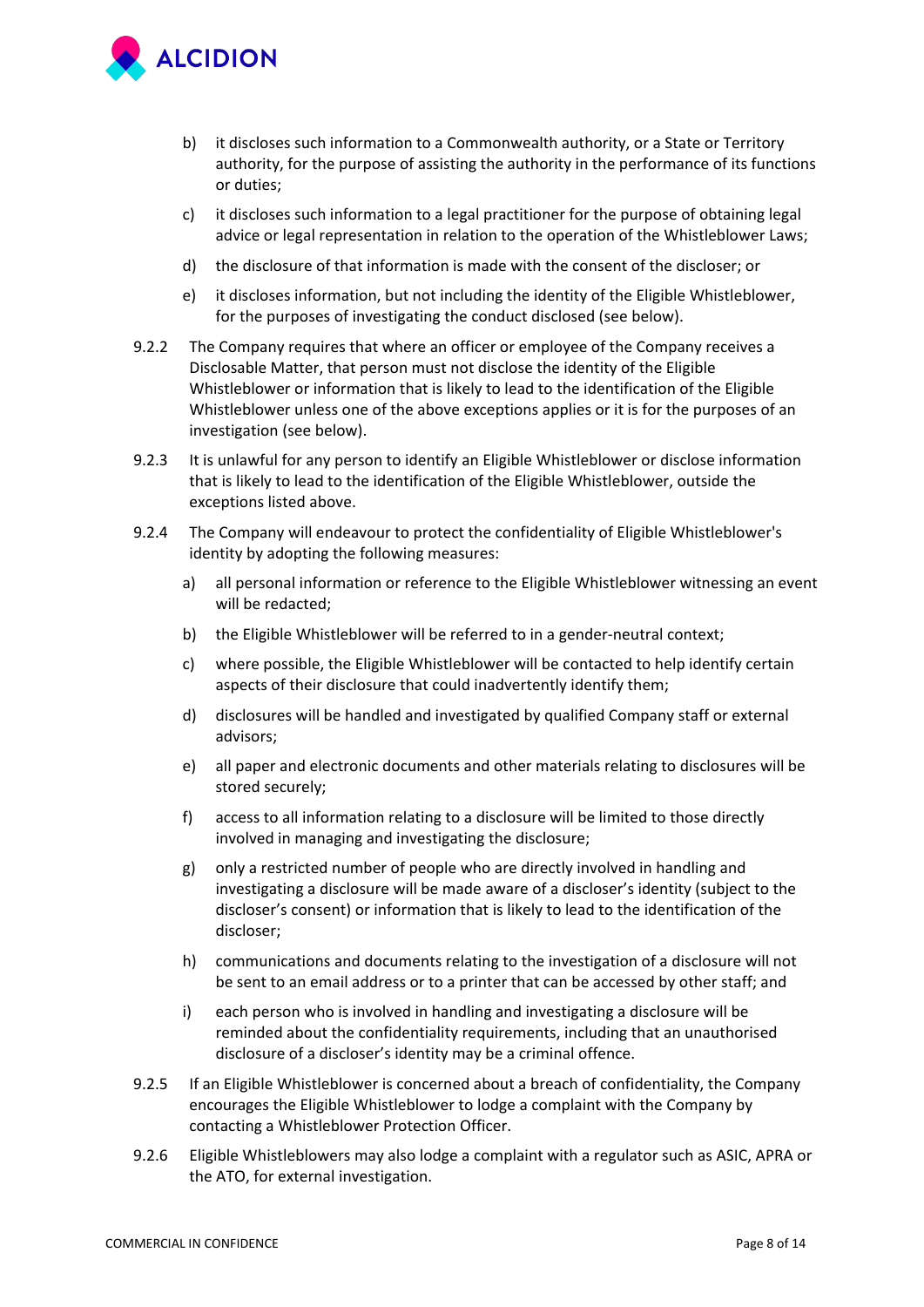

#### *B. Protection from Detrimental Acts or Omissions*

- 9.2.7 A person cannot engage in conduct that causes detriment to an Eligible Whistleblower (or another person), in relation to a Disclosable Matter if:
	- a) the person believes or suspects that the Eligible Whistleblower (or another person) made, may have made, proposes to make, or could make a disclosure that qualifies for protection; and
	- b) the belief or suspicion is the reason, or part of the reason, for the detrimental conduct.
- 9.2.8 A person cannot make a threat to cause detriment to an Eligible Whistleblower (or another person) in relation to a Disclosable Matter. A threat may be expressed or implied, conditional or unconditional.
- 9.2.9 An Eligible Whistleblower (or another person) who has been threatened in relation to a Disclosable Matter does not have to actually fear that the threat will be carried out.
- 9.2.10 Examples of conduct that is considered detrimental and that are prohibited under the law include, but are not limited to:
	- a) dismissal of an employee;
	- b) injury of an employee in his or her employment;
	- c) alteration of an employee's position or duties to his or her disadvantage;
	- d) discrimination between an employee and other employees of the same employer;
	- e) harassment or intimidation of a person;
	- f) harm or injury to a person, including psychological harm;
	- g) damage to a person's property;
	- h) damage to a person's reputation;
	- i) damage to a person's business or financial position; or
	- j) any other damage to a person.
- 9.2.11 Examples of conduct that is not to be considered detrimental include:
	- a) administrative action that is reasonable for the purpose of protecting an Eligible Whistleblower from detriment (e.g. moving an Eligible Whistleblower who has made a disclosure about their immediate work area to another office to prevent them from detriment);
	- b) managing an Eligible Whistleblower's unsatisfactory work performance, if the action is in line with the Company's performance management framework.
- 9.2.12 The Company will endeavour to adopt the following measures and mechanism to protect Eligible Whistleblowers from detriment (where applicable):
	- a) processes for assessing the risk of detriment against an Eligible Whistleblower and other persons (e.g. other staff who might be suspected to have made a disclosure), which will commence as soon as possible after receiving a disclosure;
	- b) strategies to help an Eligible Whistleblower minimise and manage stress, time or performance impacts, or other challenges resulting from the disclosure or its investigation;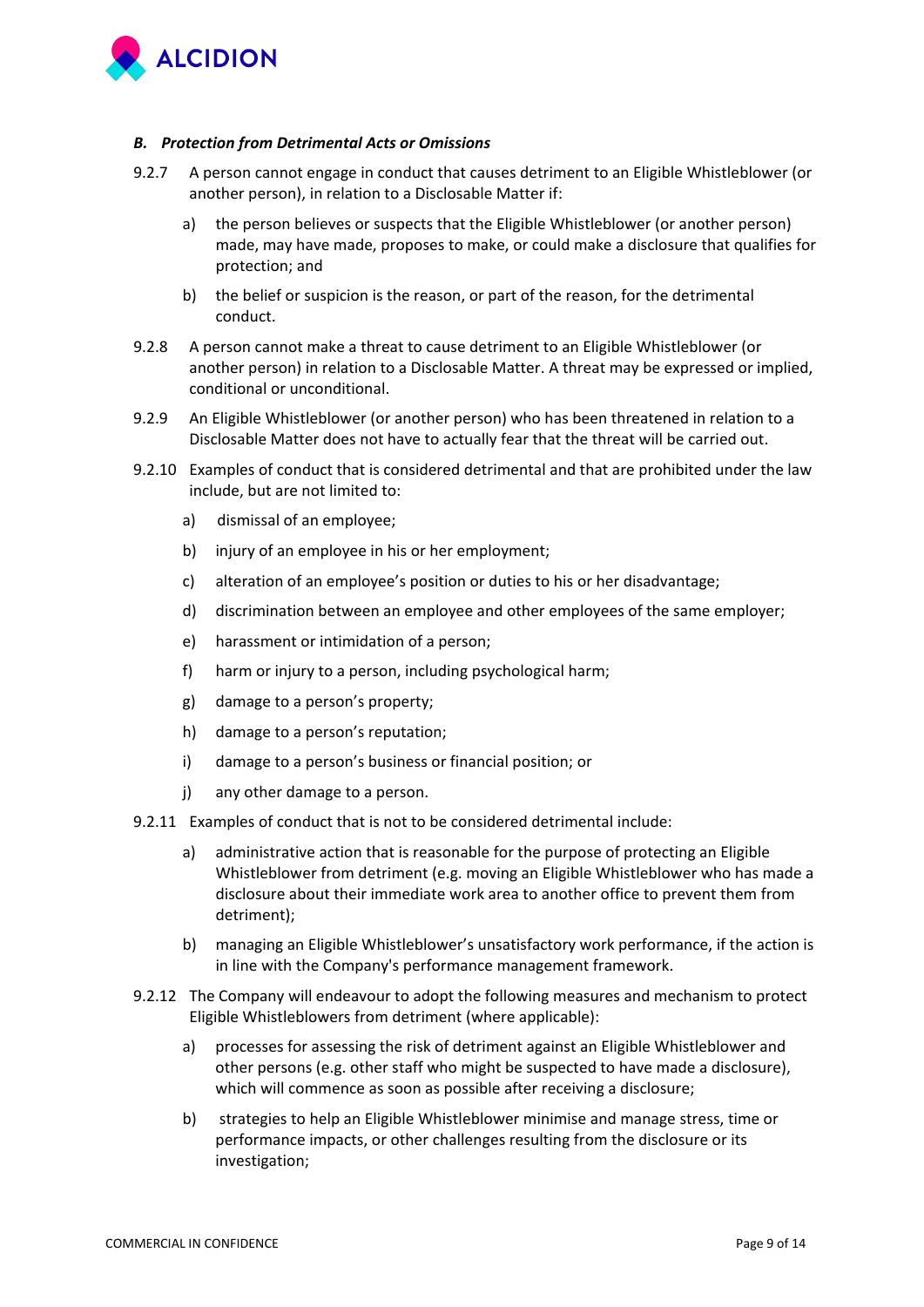

- c) processes for ensuring that management are aware of their responsibilities to maintain the confidentiality of a disclosure, address the risks of isolation or harassment, manage conflicts, and ensure fairness when managing the performance of, or taking other management action relating to, an Eligible Whistleblower;
- d) procedures on how an Eligible Whistleblower can lodge a complaint if they have suffered detriment, and the actions the Company may take in response to such complaints (e.g. the complaint could be investigated as a separate matter by an officer who is not involved in dealing with disclosures and the investigation findings will be provided to the Board); and
- e) interventions for protecting an Eligible Whistleblower if detriment has already occurred – e.g. the Company could investigate and address the detrimental conduct, such as by taking disciplinary action, or the Company could allow the Eligible Whistleblower to take extended leave.
- 9.2.13 Where an Eligible Whistleblower believes they have suffered detriment, the Company encourages that person to seek independent legal advice or contact a regulatory body such as ASIC, APRA or the ATO.
- 9.2.14 Under the Whistleblower Laws, the Company has a responsibility to protect Eligible Whistleblowers from detriment. The Whistleblower Laws also make it a criminal offence for an individual to threaten an Eligible Whistleblower or cause an Eligible Whistleblower to suffer detriment, and the individual may be required to pay a civil penalty and/or compensation to the Eligible Whistleblower.
- 9.2.15 Where an Eligible Whistleblower is subject to, or concerned about, any victimisation or detriment as referred to the above, the Eligible Whistleblower should draw this negative treatment to the attention of the Whistleblower Protection Officer and the Whistleblower Protection Officer will take action they deem appropriate in the circumstances.

#### *C. Compensation and Remedies*

- 9.2.16 An Eligible Whistleblower (or any other employee or person) can seek compensation and other remedies through the courts if:
	- a) they suffer loss, damage or injury because of a disclosure of information; and
	- b) the Company failed to take reasonable precautions and exercise due diligence to prevent the detrimental conduct.
- 9.2.17 The Company encourages all Eligible Whistleblowers to seek independent legal advice in relation to compensation and other remedies.

#### *D. Civil, Criminal and Administrative Liability Protection*

- 9.2.18 An Eligible Whistleblower is protected from any of the following in relation to his or her disclosure, but this does not necessarily mean that he or she will be granted immunity for any misconduct they have engaged in that is revealed in their disclosure:
	- a) Civil liability (e.g. any legal action against the discloser for breach of an employment contract, duty of confidentiality or another contractual obligation);
	- b) Criminal liability (e.g. attempted prosecution of the discloser for unlawfully releasing information, or other use of the disclosure against the discloser in a prosecution (other than for making a false disclosure)); and
	- c) Administrative liability (e.g. disciplinary action for making the disclosure).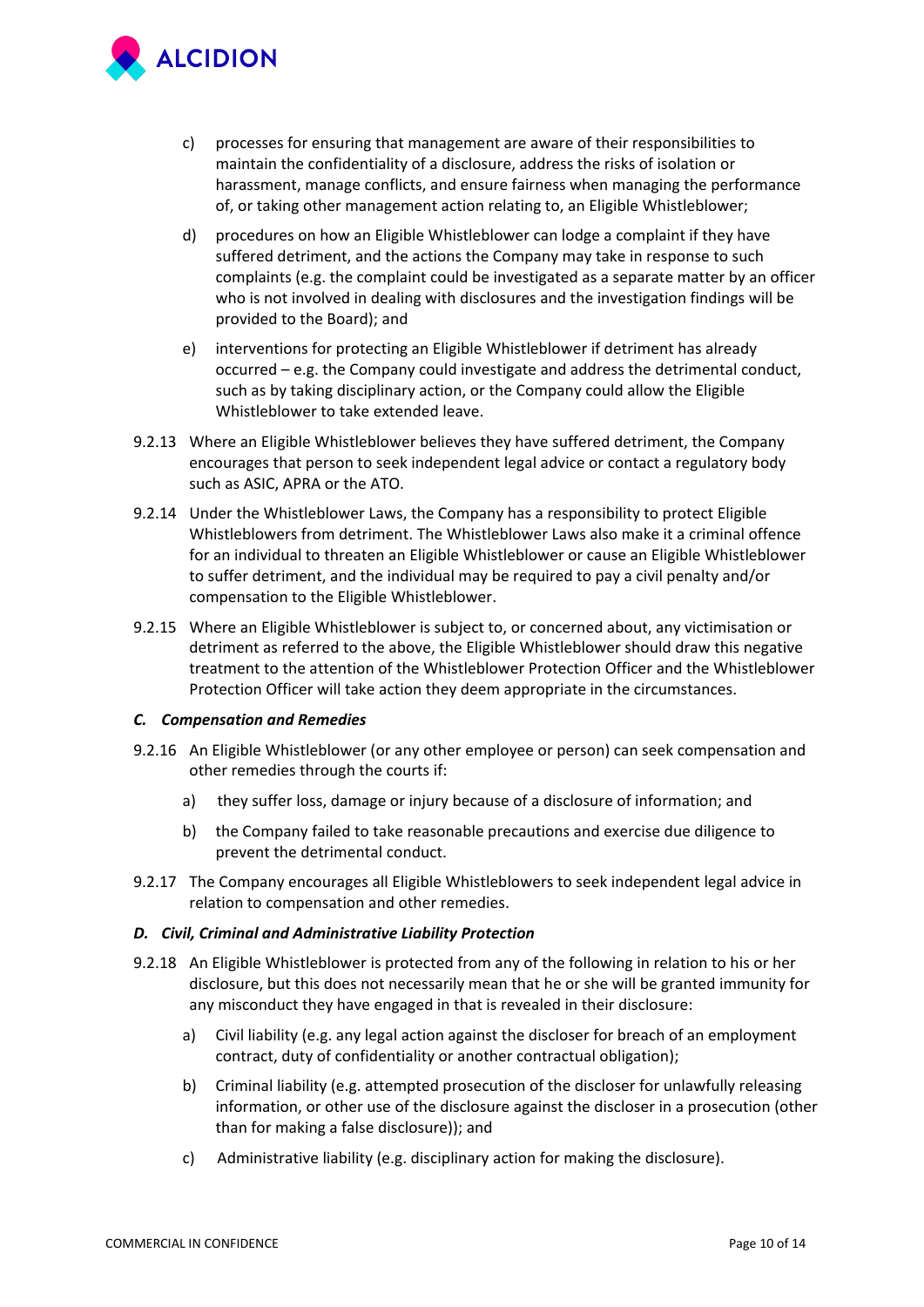

9.2.19 The protections provided under Part 9 of this Policy do not grant immunity for any misconduct an Eligible Whistleblower has engaged in that is revealed in their disclosure of information.

## **10. How will Disclosure be investigated by the Company**

### *A. Handling a disclosure of information*

- 10.1 The Company will consider all disclosures of information relating to improper conduct made under this Policy as soon as possible upon receipt of the disclosure of information by the Eligible Recipient.
- 10.2 The Whistleblower Protection Officer is responsible for determining the management of an investigation into a disclosure of information, and may consider:
	- a) the nature and scope required for the investigation;
	- b) the person(s) within and/or outside the Company that should lead the investigation;
	- c) the nature of any technical, financial or legal advice that may be required to support the investigation; and
	- d) the timeframe for the investigation.

#### *B. Investigation of a Disclosure of Information*

- 10.3 The Company will conduct the investigation of a disclosure in a timely and efficient manner, noting that the length of time of any such investigation will take may vary depending on the nature of the disclosure of information.
- 10.4 The Company will conduct the investigation of a disclosure of information in a thorough, objective and impartial manner.
- 10.5 The Company and the Eligible Recipient receiving a disclosure of information may need to disclose information related to the disclosure to undertake an investigation into the disclosure of information. However, unless the Eligible Whistleblower gives consent otherwise, the Company will conduct the investigation of a disclosure in a confidential manner, that is, the Company cannot disclose information that is likely to lead to the identification of the Eligible Whistleblower as part of its investigation process, unless:
	- a) the information does not include the Eligible Whistleblower's identity;
	- b) the Company removes information relating to the Eligible Whistleblower or other information that is likely to lead to the identification of the Eligible Whistleblower (e.g. the Eligible Whistleblower's name, position title and other identifying details); and
	- c) it is reasonably necessary for investigating the issues raised in the disclosure of information.
- 10.6 Where possible, Eligible Whistleblowers will be provided with regular updates during the various stages of the investigation.

#### *C. Outcome of Investigation and Reporting*

10.7 The method for documenting and reporting the findings will depend on the nature of the disclosure, however the Company intends for the report to provide a summary of the facts of the suspected reportable conduct and of the investigation. It will also provide recommendations about whether any accusation made is substantiated or unsubstantiated, whether the matter should be referred to the police, other disciplinary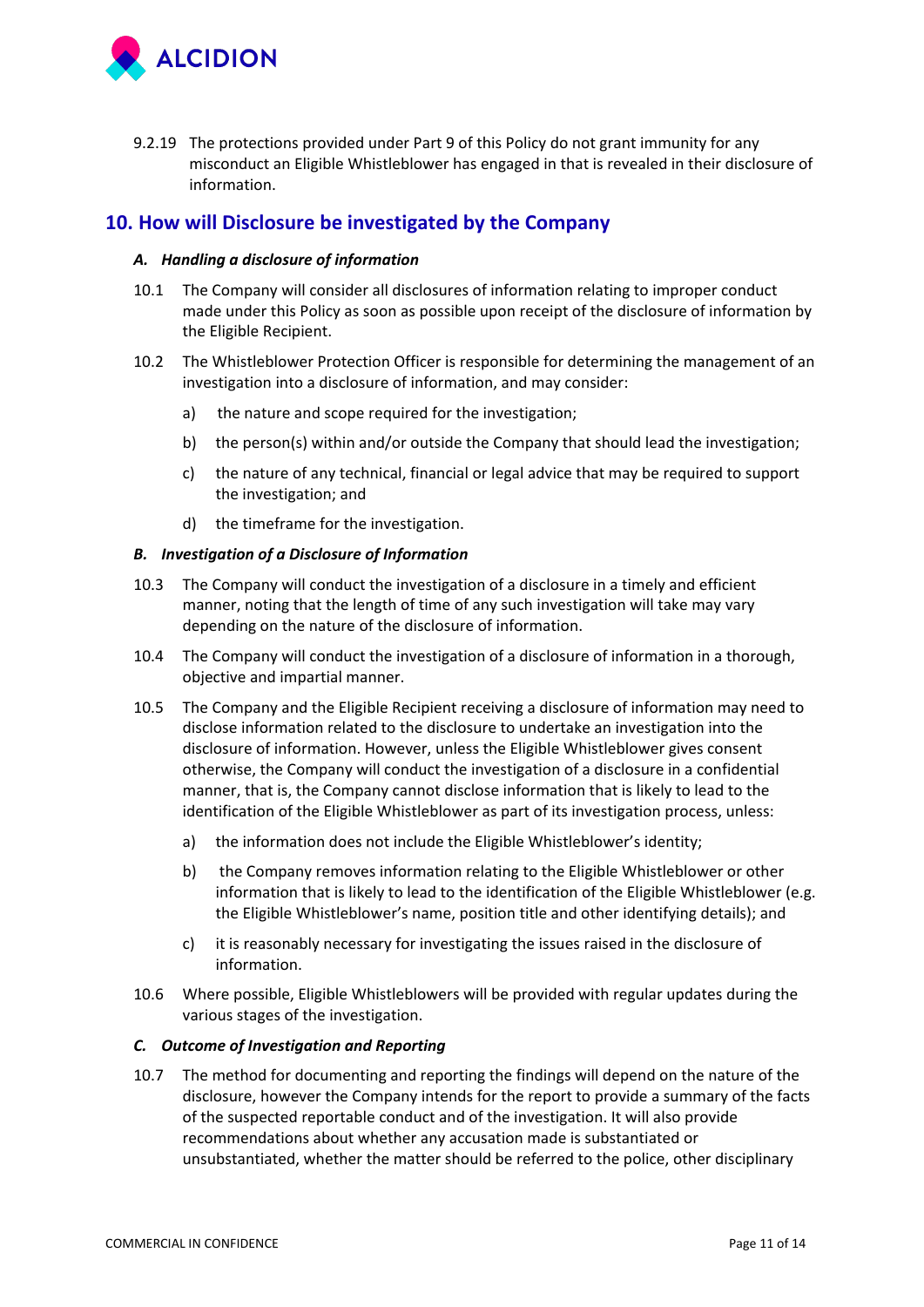

actions that may be required and, if warranted, suggested actions to recover stolen funds or property, and internal control implications.

10.8 Whilst the Company intends to provide the Eligible Whistleblower a summary of the outcome of the investigation, there may be circumstances where it may not be appropriate to do so.

#### *D. Fair treatment of Individuals Mentioned in a Disclosure*

- 10.9 The Company will ensure the fair treatment of its employees and other persons who are mentioned in a disclosure that qualifies for protection, including those who are the subject of a disclosure.
- 10.10 The Company will ensure the fair treatment of its employees and other persons by ensuring:
	- a) disclosures are handled confidentially, when it is practical and appropriate in the circumstances;
	- b) each disclosure is assessed and will be considered for investigation;
	- c) the objective of an investigation is to determine whether there is enough evidence to substantiate or refute the matters reported;
	- d) when an investigation needs to be undertaken, the process will be objective, fair and independent;
	- e) an employee who is the subject of a disclosure will be advised about the subject matter of the disclosure as and when required by principles of natural justice and procedural fairness and prior to any actions being taken—for example, if the disclosure will be the subject of an investigation; and
	- f) an employee who is the subject of a disclosure may contact any support services offered by the Company.

## **11. Duties in relation to Reportable Conduct**

11.1 It is expected that employees or contractors of the Company who become aware of known, or potential cases of Reportable Conduct will make a report under this Policy or under other applicable policies.

## **12. Roles and Responsibilities under the Policy**

#### *A. Whistleblower Protection Officer*

- 12.1 The Whistleblower Protection Officer is responsible for the administration of this Policy. The responsibilities also include to:
	- a) receive all disclosures from Eligible Whistleblowers, management or the independent whistleblower service and acknowledge receipt with the complainant (if possible);
	- b) appropriately investigate all disclosures in accordance with the Policy and the Whistleblower Laws;
	- c) ensure that the Company and its officers and employees comply with their obligations under the Whistleblower Laws;
	- d) not victimise or cause a person to suffer detriment where any person makes or proposes to make a disclosure under this Policy;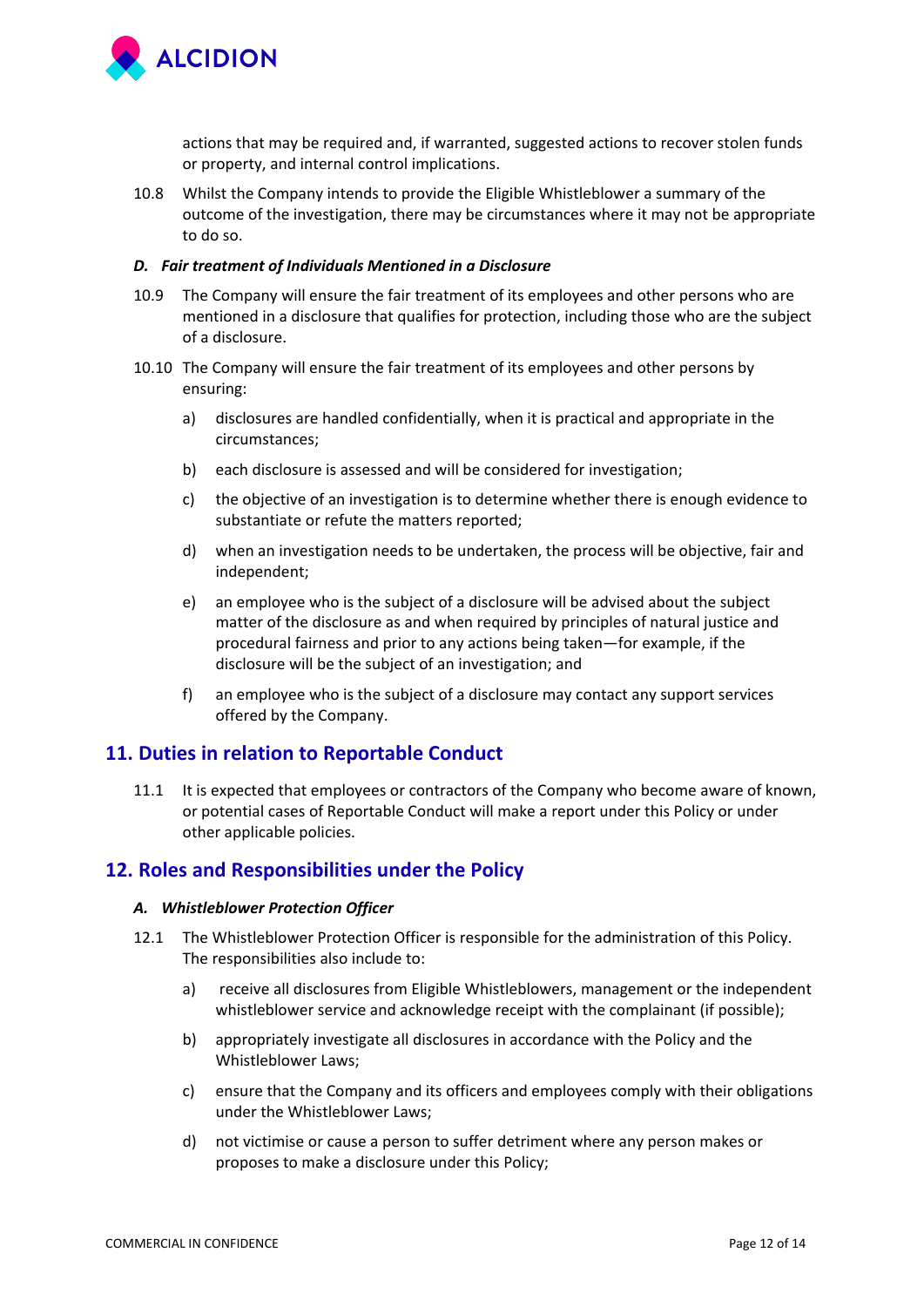

- e) ensure the principles of natural justice are applied to the respondent(s) of any disclosure and investigation;
- f) report all disclosures to the appropriate person as detailed above provided that they and the Whistleblower Protection Officer ensure they comply with their obligations under the Whistleblower Laws in relation to confidentiality of an Eligible Whistleblower's identity;
- g) agree appropriate investigation processes and oversee the conduct of an investigation;
- h) provide an Investigation report to the Board or as directed by the Chairman;
- i) review this Policy in conjunction with the Board.

#### *B. All Officers and Employees*

- 12.2 All Officers and employees must:
	- a) when making a disclosure under this Policy ensure they have reasonable grounds on which to base the allegation(s); and
	- b) not victimise or cause a person to suffer detriment where a person makes or proposes to make a disclosure under this Policy.

#### *C. All Officers and Senior Managers*

- 12.3 Officers, managers and senior management must:
	- a) ensure the appropriate consideration and confidentiality is applied to all disclosures under this Policy;
	- b) promptly advise the Whistleblower Protection Officer of any disclosure. If they receive a Disclosable Matter, ensure that they comply with their obligations under the Whistleblower Laws in relation to confidentiality of an Eligible Whistleblower's identity; and
	- c) not victimise or cause a person to suffer detriment where a person makes or proposes to make a disclosure under this Policy.

#### *D. The Board*

- 12.4 The Board is responsible for:
	- a) receiving any notification and reports of disclosures as designated under this Policy;
	- b) determining an appropriate response to the outcome of any investigation including issues involving accounting and auditing matters;
	- c) taking appropriate corrective action when applicable;
	- d) undertaking periodic reviews of this Policy;
	- e) ensuring that the Company and the Company officers and employees comply with their obligations under the Whistleblower Laws; and
	- f) complying with its obligations under the Whistleblower Laws in relation to the confidentiality of an Eligible Whistleblower's identity.